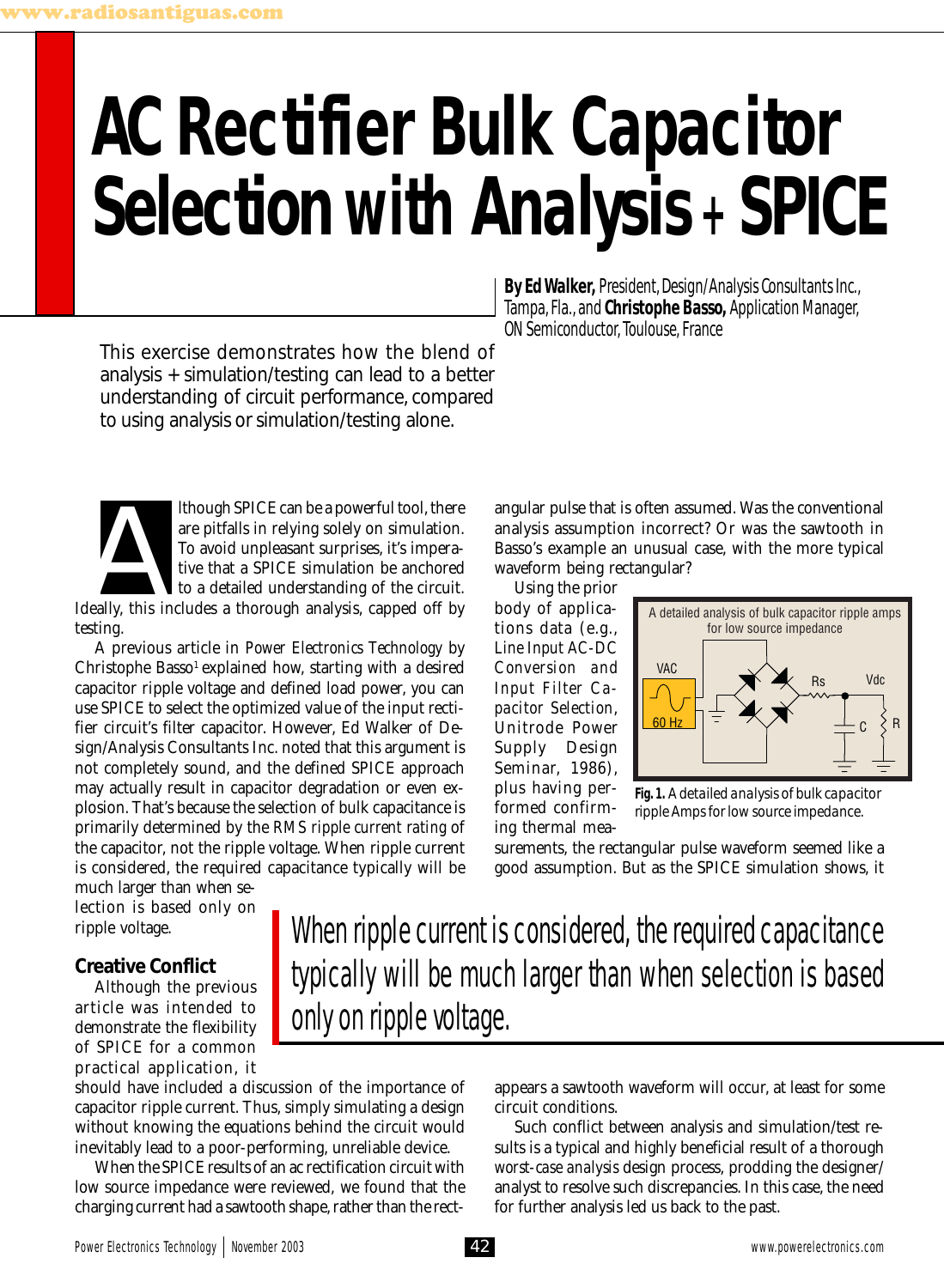# AC RECTIFIER BULK CAPACITOR SELECTION



**Fig. 2.** *Output voltage ripple and capacitor RMS ripple amps for low source impedance.*

# **Augmenting Schade's Curves Using Analysis**

The basic characteristics of rectifier circuits were determined by O.H. Schade back in 1943, as documented in his classic article, *Analysis of Rectifier Operation* (Proc. IRE, Vol. 31, No. 7, July 1943). "Schade's Curves," as they are known, present a wide range of rectifier performance in graphical form, including the effects of source impedance down to



**Fig. 3.** *DC output voltage for low source impedance.*

0.02% of load impedance. However, Schade did not include curves of bulk capacitor ripple current. Therefore Walker performed an analysis of the bridge rectifier circuit to determine its capacitor RMS ripple amps for Rs/R  $= 0.02\%$ , and also for Rs/R  $= 0.001\%$ , since some modern designs may have extremely low source impedance. For circuit design purposes, output voltage and ripple were also computed. The analysis was performed using the *Design Master*TM analysis software (Professional Edition). Results are presented in graphical form in **Figs. 2** and **3**.

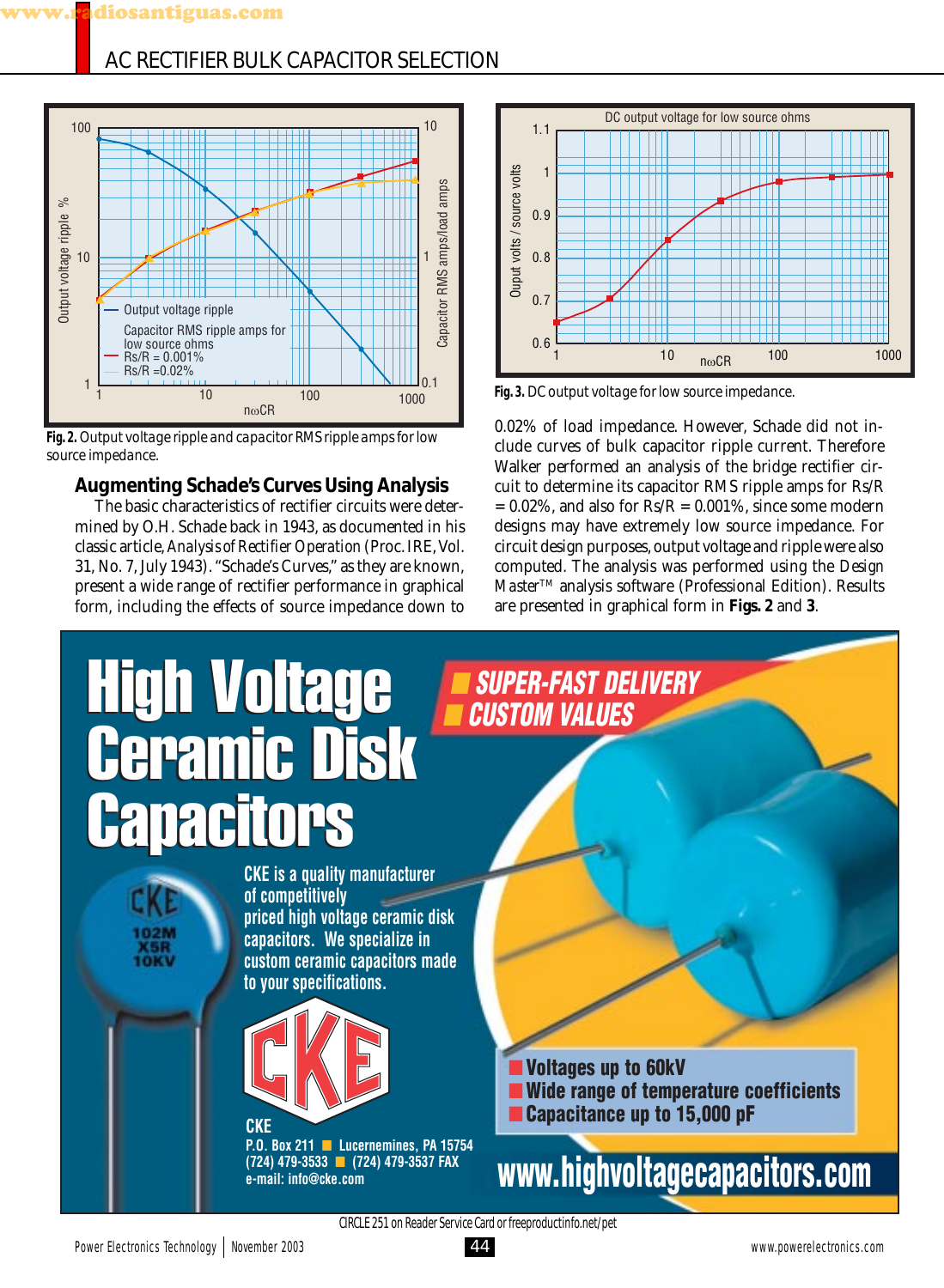| AC RECTIFIER BULK CAPACITOR SELECTION |
|---------------------------------------|
|---------------------------------------|

|              |             | Output Vpk-pk as % of VACpk |              | <b>ICrms/Idc</b> |              |
|--------------|-------------|-----------------------------|--------------|------------------|--------------|
| $n\omega$ CR | <b>Rs/R</b> | <b>Analysis</b>             | <b>SPICE</b> | <b>Analysis</b>  | <b>SPICE</b> |
| 10           | 0.001%      | 35.1                        | 34.84        | 1.64             | 1.65         |
| 100          | 0.001%      | 5.4                         | 5.34         | 3.25             | 3.31         |
| 1000         | 0.001%      | 0.6                         | 0.58         | 5.77             | 5.85         |
| 10           | 0.02%       | 35.1                        | 34.8         | 1.64             | 1.65         |
| 100          | 0.02%       | 5.3                         | 5.32         | 3.21             | 3.23         |
| 1000         | 0.02%       | 0.6                         | 0.57         | 4.24             | 4.24         |

**Fig. 4.** *Comparing with SPICE. As can be seen, SPICE results are close to analytic calculations.*

RAPID PCB PROTOTYPING

Why waste valuable engineering time waiting for externally made PCB Prototypes? Take back control with rapid PCB prototyping equipment from LPKF. Clean, precise, easy-to-use and most importantly, fast.

- Circuit Board Plotter **Through Hole Plating**
- 
- · Multilayer Equipment
- **SMT Assembly**

# Boards

For More Information on<br>Rapid Prototyping Call  $-800 \boldsymbol{\Lambda}$  $\overline{\mathbf{S}}$ 

Proton

# **Laser & Electronics**

North America: U.S.A. 503.454.4200 · fax 503.682.7151 Germany: +49-51 31-70 95-0 France: +33-1-60861623 UK&Ireland: +44-1344-455046 Japan: +81-3465-7105 Australia & New Zealand: +61-2 9654-1873 Check LPKF web site for more locations and "Instant Contact" www.lpkfusa.com info@lpkfusa.com

To see if you're using a properly rated bulk capacitor, simply measure your rectifier circuit's maximum ripple (e.g., at minimum load impedance and maximum Vac). Using the top graph, locate the percent ripple value on the left Y-axis and find the intersection with the ripple curve. Move up or down vertically and locate the intersection with the RMS amps curves, using the higher curve (lowest Rs/ R) as applicable to your design. Now, move horizontally to find the rms factor on the right Y-axis. Multiply the factor times your max load amps. The result is the RMS ripple

amps rating that you should have used for the bulk capacitor, based on input considerations. You'll also have to add any contribution due to RMS load amps:

 $IC_{RMS}(total) = SQR(IC_{RMS}(input)^2 +$  $IC_{RMS}$ (load) ^2).

 Example: Max ripple is measured to be  $\sim$  5.5%. This intersects the ripple curve at  $n\omega CR = 100$ . Moving up vertically, the RMS intersection occurs at  $\sim$  3.3. Assume that you have a max load current of 5 A. Therefore, the bulk capacitor should have a ripple amps rating of  $5 \times 3.3 = 16.5 \text{A}_{RMS}$ . Add RMS load amps, if any, as described above.

### **New Designs**

1. Select  $n\omega$ CR for the desired maximum output percent ripple. For example, for max peak-peak ripple = 10% of peak ac voltage, the ripple point occurs for  $n\omega$ CR  $\sim$  50. 2. From  $n\omega$ CR, solve for the required bulk capacitor, using the *minimum* value of load resistance R. For example, if the load resistance is 100 V

and the ac frequency is 60 Hz, then:  $C = 50/(n\omega R) = 50/$  $(2*2*Pi*60*100) = 663 \text{ }\mu\text{F}$ 

# **How to Use the Graphs**

 $n\omega$ CR is given by

n = 2 for full wave bridge

 $\omega$  = 2  $\times$  Pi  $\times$  f, where f = ac source frequency, Hz

- C = bulk capacitance, farads
- $R =$ load ohms

Rs = total effective source impedance in ohms



ERING Advertising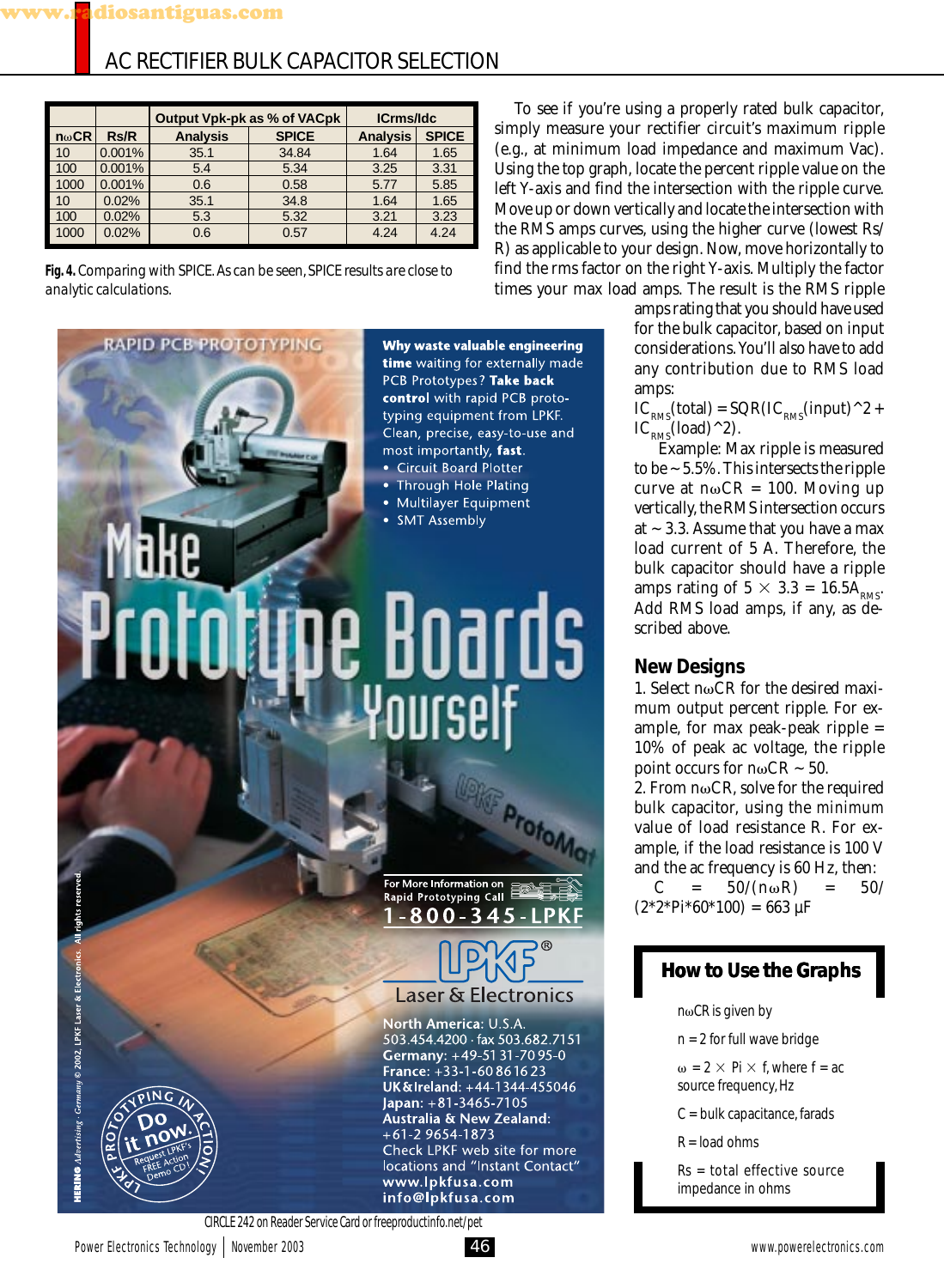# AC RECTIFIER BULK CAPACITOR SELECTION



**Fig. 5.** *For low-source impedances (Rs/R = 0.001%) and with a high value of bulk capacitance (nCR = 1000), the charge pulse is a sawtooth (analysis left, SPICE right).*



**Fig. 6.** *For somewhat higher-source impedances (Rs/R = 0.02%) and with the same high value of bulk capacitance (nCR = 1000), the charge pulse becomes a quasi-sine shape.*

3. Select a standard value of C and recompute  $n\omega CR$ . Let's assume a  $680$ - $\mu$ F capacitor was selected. From the capacitor RMS amps graph, maximum ripple amps occurs for maximum C, so use the maximum tolerance for the capacitor. Assuming 20%,

 $n\omega$ CR =  $2*2*Pi*60*(680E-6*1.2)*100 \sim 62$ 

4. Find the point where the new value of  $n\omega CR$  intersects RMS amps line to determine the bulk capacitance ripple amps factor. In this example, the lines for  $Rs/R = 0.001\%$ and 0.02% overlap, and the RMS value is

 $IC_{\text{PMS}}/I_{\text{dc}}$  for n $\omega$ CR = 62 is ~ 2.9 A per output dc amp

5. Using the Dc Output Voltage graph, find the intersection of the curve at n $\omega$ CR. For n $\omega$ CR = 62, the intersec-

tion is at  $\sim$  0.97. Therefore, Vdc will be 97% of the AC source peak, less rectifier drop Vf. The worst case will be for maximum Vac and minimum Vf. Assuming Vac  $= 120$  Vac max  $= 132$  Vac and Vf min  $= 1$ Vx 2, then

$$
Vdc = 0.97*(1.414*Varmax-Vfmin) = 0.97*(1.414*132-2) = 179 V
$$

6. Divide Vdc by the minimum load ohms to get the load amps:

$$
I_{dc} = Vdc/Rmin = 179/100 = 1.79 A
$$

7. Multiply  $I_{dc}$  times the ripple amp factor from Step 4 to get the required RMS ripple amps rating for the bulk capacitor: